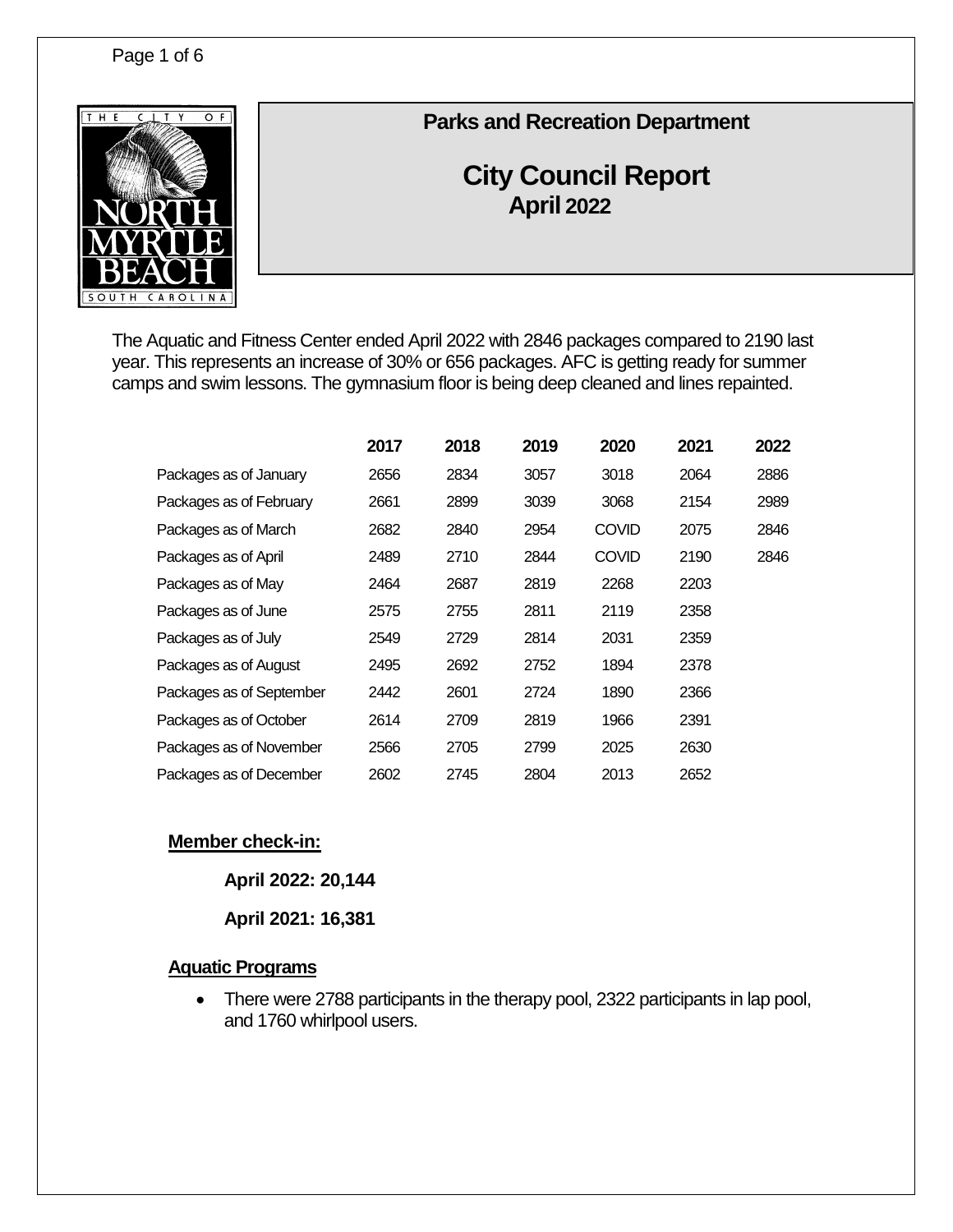#### **April Events**

- Dolphins: 25 registered
- Masters Swimming: 18 registered
- Scuba rental for 9 hours
- Group Swim Lessons: 13 registered (Levels only)
- LG certification 2 candidates
- 4 Grand Strand Masters swimmers attended the US Masters Swimming Spring Nationals in San Antonio, Tx.

#### **May Planned events**

- Pre- Dolphins: began
- Masters: continue
- Swim lessons continue
- Scuba lane rentals continue
- Beach Guard swim clinics continue
- LG certification class planned for Conway Rec Center
- Fearful Adult swim lessons
- Stroke Improvement Swim lessons

# **Fitness Programs**

- April 2022 Land class participation: 2189 156 classes for the month Class average: 14.0
- April 2021 Land class participation: 2012 170 classes for the month Class average: 11.83
- Total orientations: 5
- Les Mills Virtual On Demand participation: 443
- FIT-KIDS: 27

# **Child Watch & Activity Program**

- Averaged 7 participants in the morning program Total 154 visits
- Averaged 6 participants in the evening program. Total 123 visits
- After School averaged 34 students per week
- Spring Break 43 Campers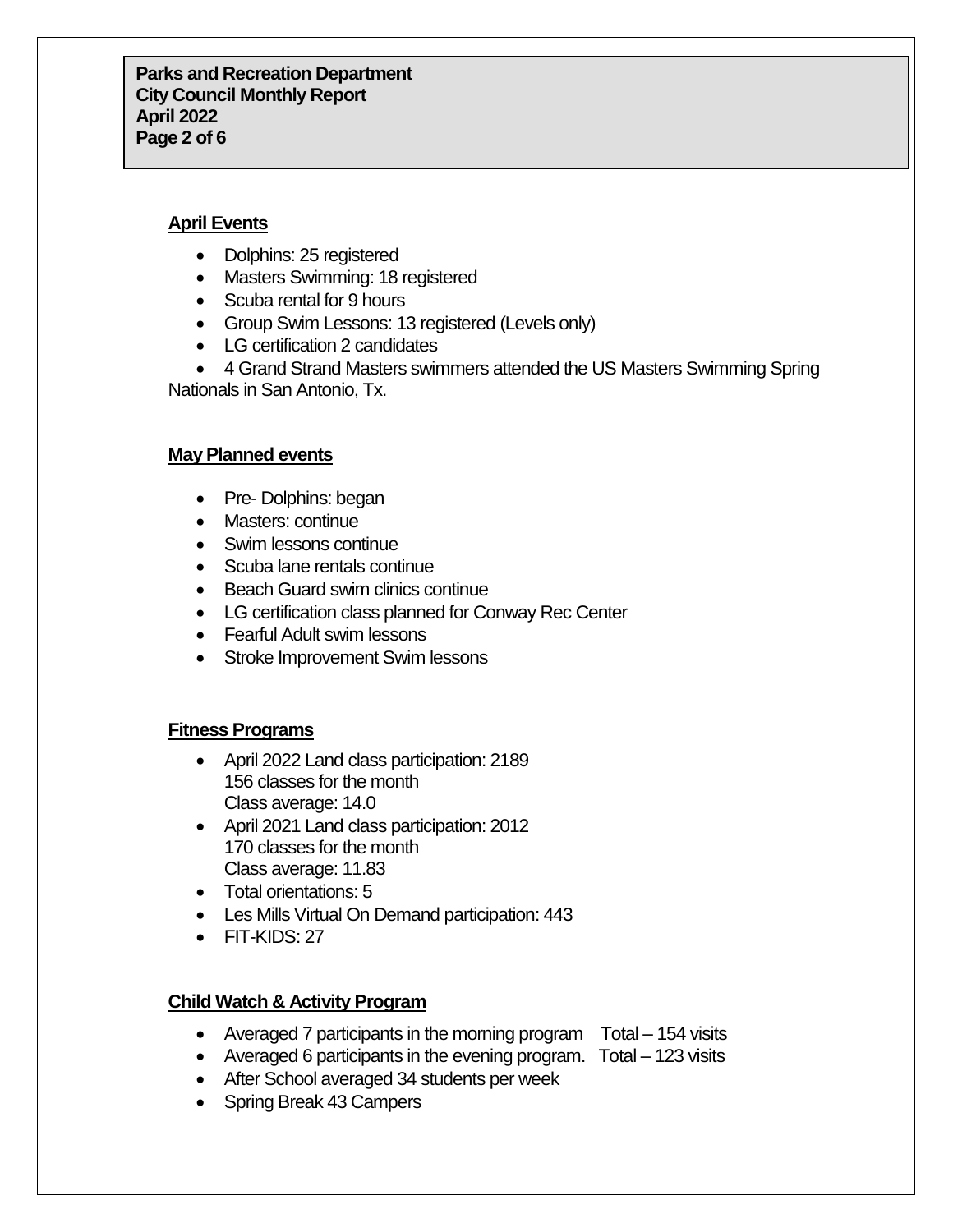### **Customer Service**

- 197 total Annual Memberships sold
	- o 54 new annual memberships
	- o 143 annual memberships renewed
- 154 people joined monthly
- 51 tours
	- o 13 out of state
	- $\circ$  38 in state

#### **Recreation Special Events / Festivals**

# **April 1st – Pedal in the Park (6:30 pm)**

- Group bike ride around the NMB Park & Sports Complex; Super Hero theme
- 22 participants
- Hometown heroes (Public Safety participated and lead the ride)

# **April 9th – Touch A Truck (10am – 2pm)**

- FREE event @ NMB Park & Sports Complex with 50 vehicles for kids to explore
- Approximately 3800 in attendance
- Other activities included face painter, stilt walker balloon makers, games, cotton candy and Lions Club sold refreshments

# **April 16th – 40th Annual Easter Egg Hunt (10am)**

- FREE Egg Hunt at McLean Park
- Children received a treat bag for finding eggs
- Build a Bunny contest and Bunny Photo Hop were new features
- Approximately 1000 in attendance

# **April 27th and 29th – Artfields Day Trip**

- Two group trips to Artfields in Lake City
- 24 participants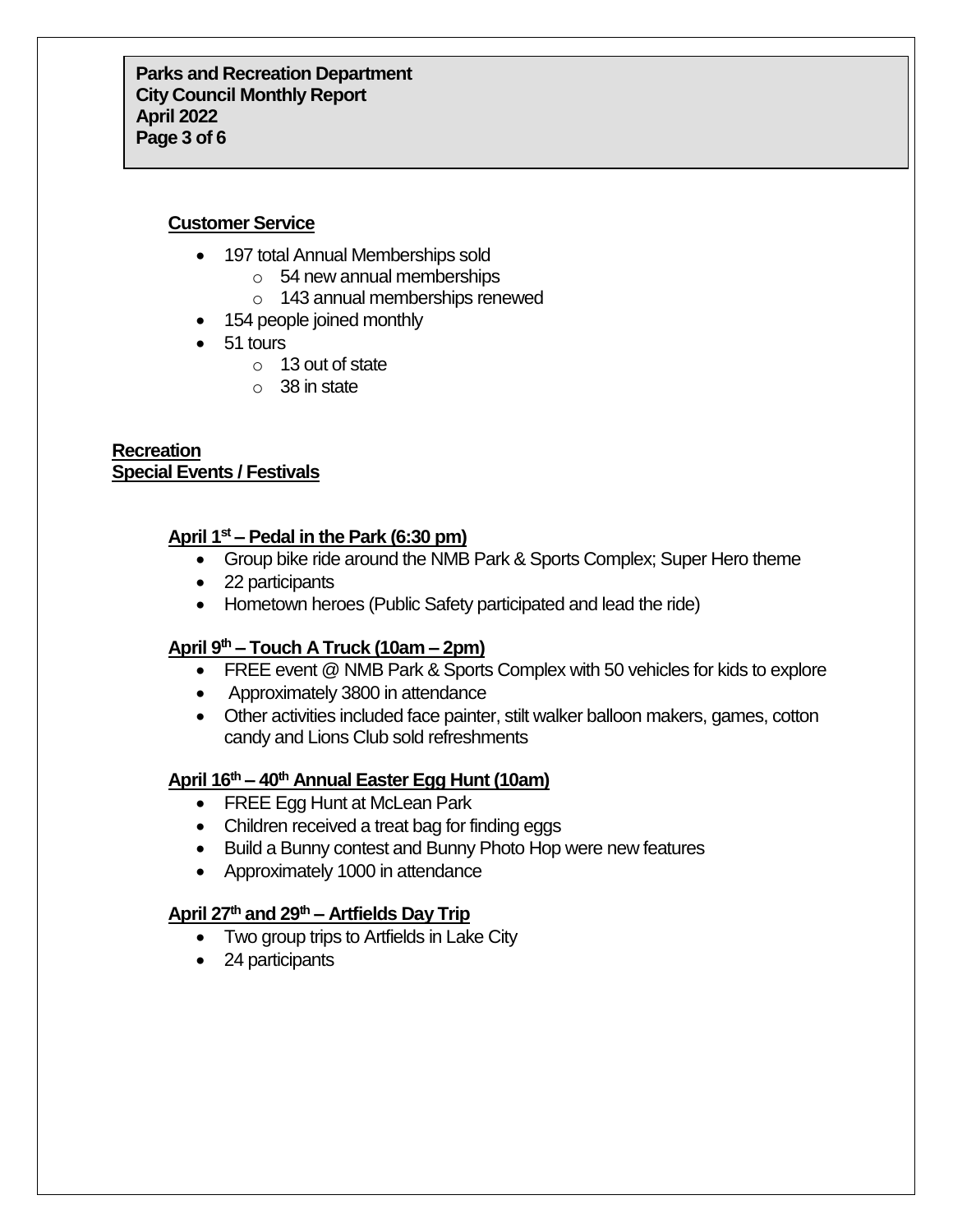#### *Upcoming Special Events / Festivals/Programs*

- May 2-4 Group Bus Tour to Savannah
- May  $17<sup>th</sup>$  Party in the Park (Central Park 3:00 pm)
- May 23-25 Group Bus Tour to Charleston
- May  $30<sup>th</sup>$  Memorial Day Service  $@$  NMB Park & Sports Complex Veterans **Memorial**

#### **Athletics**

- Games for spring sports baseball, softball, soccer, and tball started the week of April 25<sup>th</sup> and will run through the end of May.
- 873 participants are registered for spring sports, the most participants ever in spring sports!
- Chief Summer Sports Camps registration started on April 20<sup>th</sup>. We have partnered with NMB High School coaches to offer baseball, boys basketball, girls basketball, girls soccer, softball, volleyball, and co-ed lacrosse camps this summer

# **Sports Tourism**

- April 2022 sports tourism events had a direct impact to the City of \$5,071,455 an increase of 48% from 2021 and up 36% from 2019 (2020 events were canceled due to COVID-19)
- The Sports Complex hosted 10 events in April while adding two basketball events at J Bryan Floyd Community Center.
- Grand Strand Softball Classic (High School softball) hosted three weeks of tournaments and brought in \$1,682,884
- Coast FA Soccer hosted the first weekend of their Spring Classic with the 11v11 fields, 54 teams for an impact of \$693,787 and the second weekend (9v9 fields) hosted 122 teams and had an impact of \$1,239,097

# **Upcoming**

- Spring sports will wrap up the last week in May with all-star selections for baseball and softball
- Summer sports camps registration will continue
- girls basketball (others to follow)
- May Sports Tourism will include
	- o Top Gun Sports May 7-8
	- o USSSA Baseball May 14-15 May 21-22
	- o High Tide Ultimate Frisbee May 16-19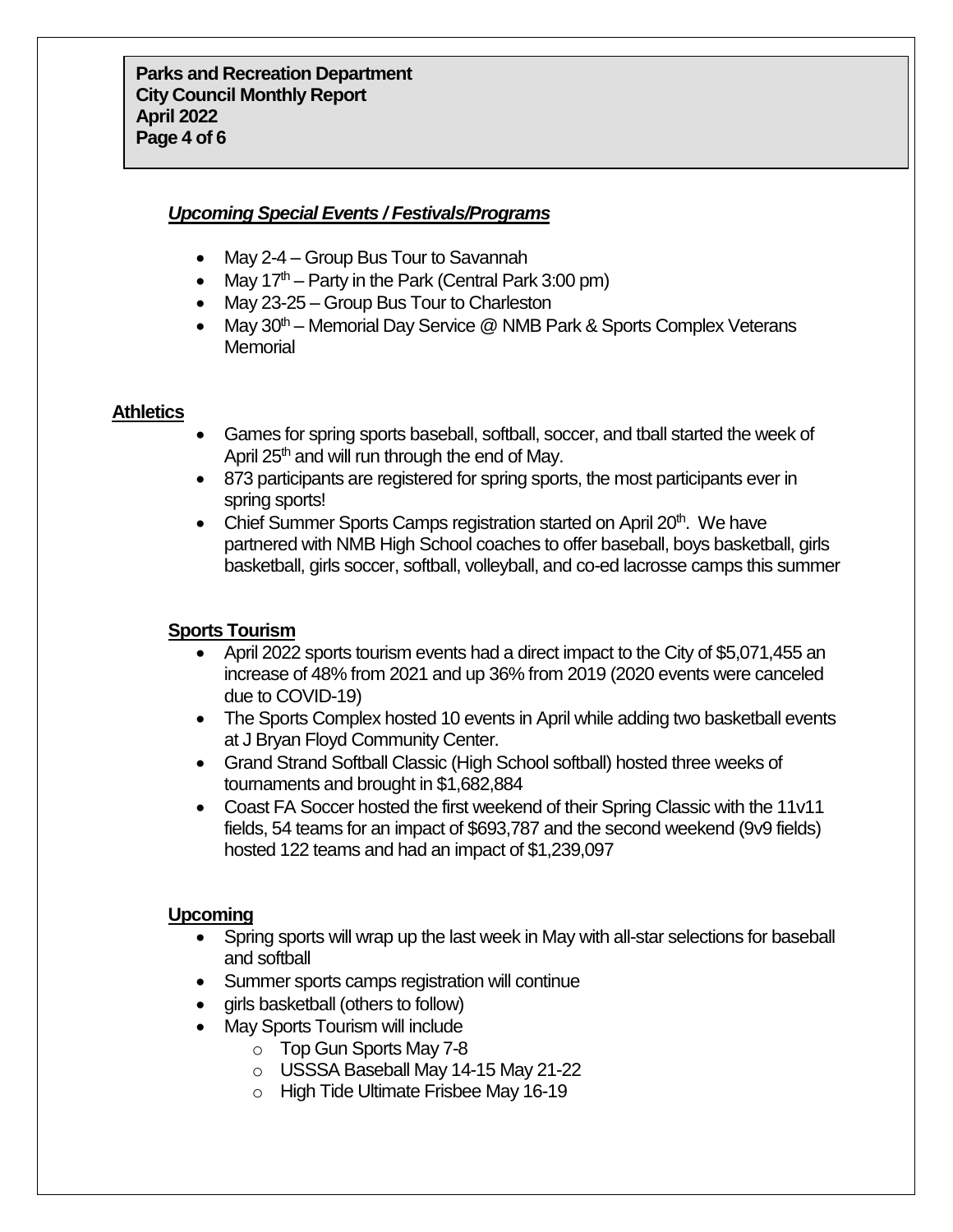o NTBA Basketball May 21-22

#### **Beach Services**

- Actual 2022 MTD revenue \$303,872
- $\bullet$  Easter was observed April 17<sup>th</sup>
- Beach Service employment positions are posted for Beach Rental Attendant and Italian Ice Attendant.
- Currently interviewing for all beach worker positions.
- Also attending local job fairs and recruiting events.

# **Parks and Grounds Non-Routine Projects and Activities**

#### **Parks and Beach:**

- Sign and ID post repainting and replacement parks and beach accesses
- Walkways cleared at 2902, 2002 NOB, 1610 Perrin.
- Install additional Adopt and Access signage
- Preseason walkway inspections, renovations, and repairs.
- Replace Heritage Shores Interpretive signs
- Dune fertilization

# **Recreation and Special Events:**

- Widen unloading zone at CGBR to accommodate kayak expansion
- Logistical support for Monday After the Masters, Touch a Truck, Easter Egg Hunt, GSSC Softball, Pedal in the Park, UNCW Ultimate Frisbee, USSSA Softball, SoS Parade, Coast FA, Top Gun Softball/Baseball, Motorcycle Rodeo, and NTBA Basketball

#### **Medians and Right of Ways:**

- Sight triangle obstruction correction and tree trimming/removal at
- Community Garden box construction and installation (w/Volunteer assistance)

#### **Landscape Maintenance:**

- Landscape renovation at  $53<sup>rd</sup>$  N parking lot,  $20<sup>th</sup>$  N parking lot,
- Remove tree at Windy Hill Fire Station

# **Park and Sports Complex**